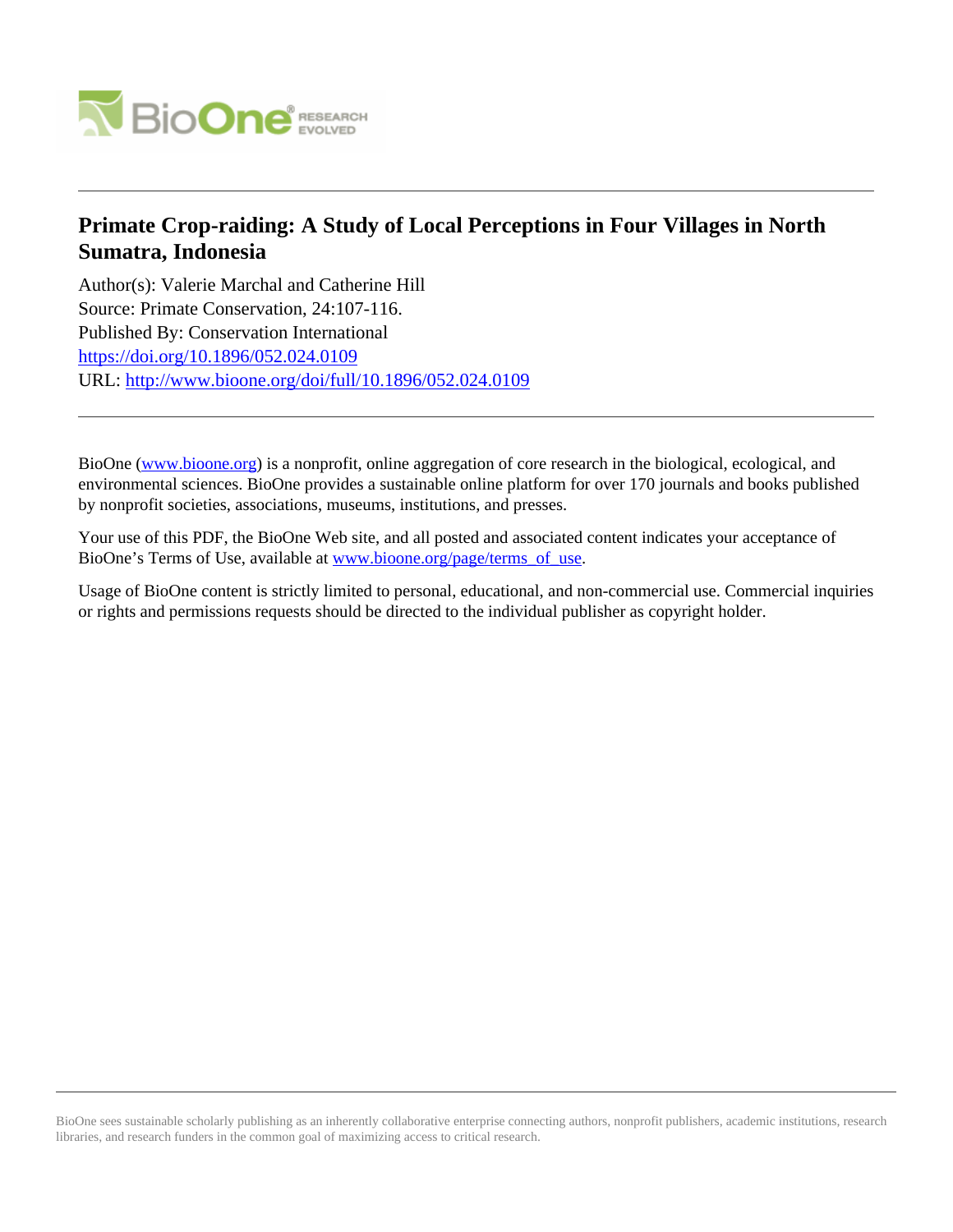# **Primate Crop-raiding: A Study of Local Perceptions in Four Villages in North Sumatra, Indonesia**

Valerie Marchal and Catherine Hill

Anthropology Centre for Conservation, Environment & Development, Oxford Brookes University, Oxford, UK

Abstract: The main threat to the survival of primates in Sumatra is habitat destruction, but there is also an increasing problem of conflict with local people due to crop-raiding. This study characterizes the perceived impacts of primate crop-raiding in four villages in North Sumatra. Ninety-eight semi-structured interviews were conducted to collect data on (i) crop species, (ii) which vertebrates are thought to damage crops, (iii) the perceived extent to which each vertebrate species damages crops, and (iv) the preventive measures taken in the four villages. Farmers reported an average of 16 different crop species; 85.7% had rubber plantations. Crop-raiding by wildlife was reported by 94.9% of the interviewees as the single most important determinant of crop yields. Thirteen vertebrates were reported causing damage to cultivars; most important were squirrels, porcupines, pigs, deer, elephants and primates. However, primates were perceived as damaging crops differently from the other vertebrate species. Long-tailed macaques (Macaca fascicularis) and Thomas' leaf monkeys (Presbytis thomasi) were considered to be the most destructive cropraiders in all locations. Contrary to what was expected, only a small proportion of farmers complained about the Sumatran orangutan (Pongo abelii). The interviewees reported twenty different crop protection techniques. Shouting was the most common. Key words: Primates, crop-raiding, Sumatra, human-wildlife conflict

#### **Introduction**

The Sumatran landscape is currently dominated by agriculture with isolated patches of rainforest (Kinnaird et al. 2003). Oil palm is grown as a monoculture, and provides habitat for 20% or less of the previously resident animals (Laidlaw 1995; Heang and Boo Liat 1998). The remaining forest patches cannot support all the previously resident animals. As a result, primates, for example, are pushed nearer to human settlements and raid crops in farms (Brown and Jacobson 2005).

The province of North Sumatra used to be Indonesia's primary rubber-producing area, but in the 1990s most of the estates were converted to palm oil plantations (Gérard and Ruf 2001). The area covered by oil palm plantations in Indonesia is 3,107,986 ha, and the Indonesian government is planning to expand oil palm plantations by an additional 4 million ha in Sumatra (Brown and Jacobson 2005). Large-scale plantation activities are one of the main causes of the ongoing degradation of primate habitat and food resources, which in turn increases crop-raiding in smaller-scale agricultural plots of local farmers. Indonesian householders plant various

species of trees, including durian (Durio zibethinus), cempedak (Artocarpus integer), jengkol (Archidendron pauciflorum), petai (Parkia speciosa) and mango (Mangifera spp.), as commercial and household crops along the perimeter of their cash crop plantations (rubber and oil palm). Primates eat these fruits, resulting in conflict between wildlife and farmers.

In tropical and subtropical regions, the extension of farming into the forest interior makes wild animals become farm pests, and the degree of tolerance of the damage caused changes over time (Knight 2001). Indeed, many farmers expect a certain amount of loss due to wildlife damage, but tolerance of this declines with the increasing use of pesticides and new technological inputs which promise preventability (Knight 2001). Previous research into human-wildlife conflict has tended to focus on either directly measuring the extent of the losses at sites where damage is occurring or interviewing the victims of the damage about their losses (Conover 2002). It is important to record absolute crop losses experienced at the individual, village and district levels because individual farming households can experience different crop losses even within the same village (Hill 2004). For instance, the distance between the farm and the forest boundaries and the number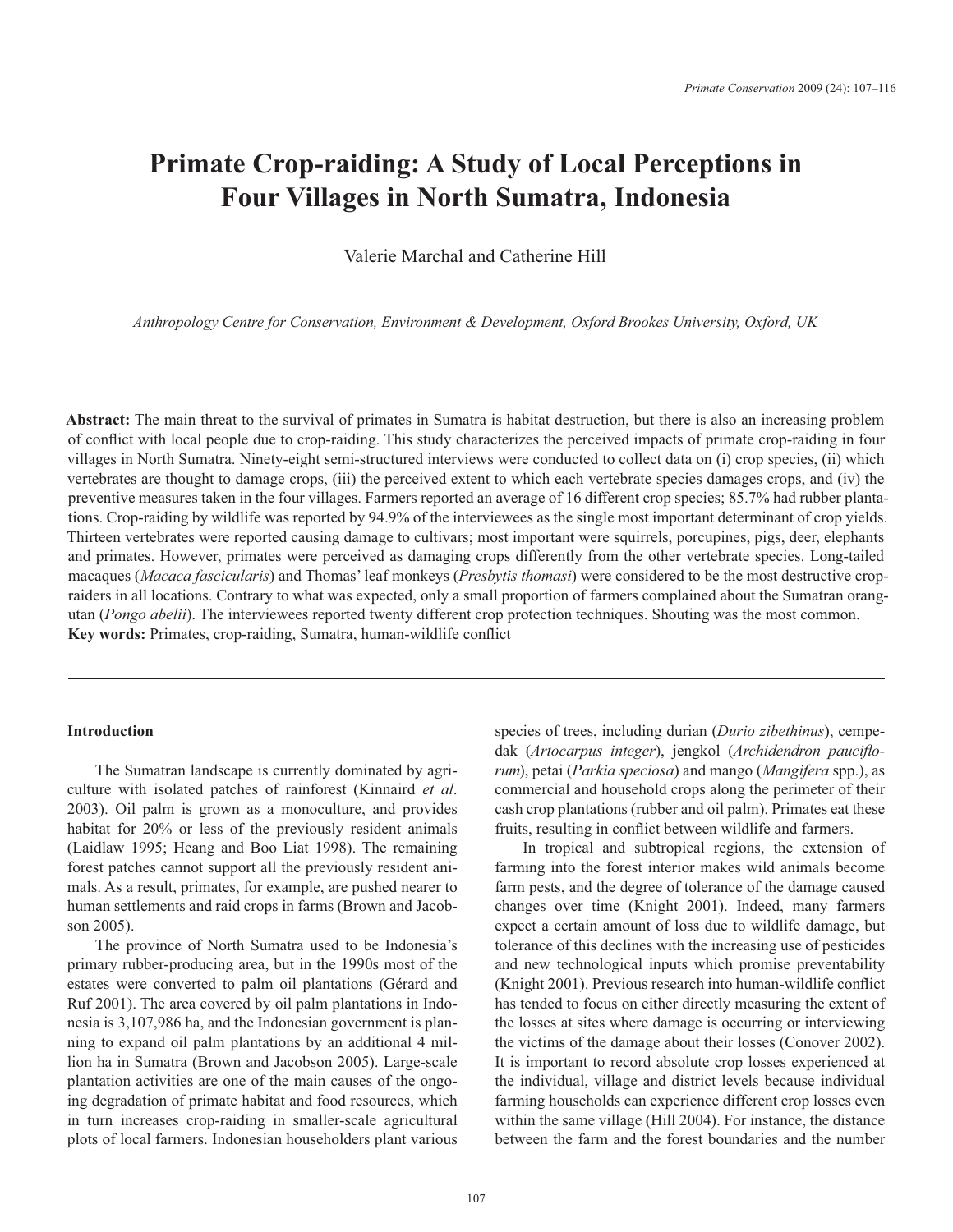of neighboring farms are highly likely to affect vulnerability to crop-raiding by wildlife (Hill 2000). Additionally, farmers are not equally exposed to human-wildlife conflict situations; age, gender, farm location, ethnicity, cultural rules, crop assemblages, and the behavioral and ecological characteristics of wildlife can all influence vulnerability to crop damage by wildlife (Hill 2004). The extent and intensity of damage may also vary depending on the cropping patterns, wildlife population density and behavior, and food availability in wild habitats (Sekhar 1998). Crop losses to wildlife may have various impacts on farming households. They include high guarding investment, disruption of schooling for children who have to help guard fields, increased risk of injury from wildlife, and increased risk of contracting diseases such as malaria (Hill 2004). Crop-damage depends also on the species that are involved in this activity. Indeed, different species may specialize on different types of crop and different plant parts or development stages (Osborn and Hill 2005). Certain species may cause more damage than others. For instance, primates and elephants can have a significant impact on crop yields due to the extreme agility of many primate species and to the large size and nocturnal/crepuscular activity of elephants (Osborn and Hill 2005). Our knowledge and understanding of the issues surrounding human-primate conflict interactions is based predominantly on research completed at a number of African sites in, for example, Tanzania (Gillingham and Lee 2003), Uganda (Hill 2000, 2004; Naughton-Treves et al. 1998; Saj 2001), and Zanzibar (Siex and Struhsaker 1999). In Asia, crop depredation by wild animals has been studied in India (for example, Sekhar 1998; Rao et al. 2002; Chhangani and Mohnot 2004), in Indonesia (for example, Nyhus et al. 2003; Priston 2005), and in Nepal (for example,

Chalise 2005). In India, crop damage is very common along the immediate periphery of wildlife sanctuaries and national parks (Chhangani and Mohnot 2004), as is the case at many other sites in Africa and Asia.

To date, comparatively little information has been published about crop raiding by primates in Indonesia, and information is largely limited to unpublished reports and anecdotes. In addition, the literature focuses on orangutans (*Pongo abelii*) and very little is known about conflicts involving other non-human primates. When their habitat is lost, orangutans stay within the area even to the extent of risking starvation (Singleton et al. 2002). Under such circumstances, this renders them even more likely to raid householders' gardens. Householders are reported to respond to crop-raiding by shooting the apes (I. Singleton pers. comm.). However, while conflicts between farmers and orangutans are being reported, there are no systematic records and no centralized database, so little verified information is available in order to examine exactly what is happening. This study provides baseline data on human-primate conflicts in areas where non-human primates, including orangutans, and farmers co-exist.

#### **Methods**

#### Study sites

The study took place in four locations in the Langkat district of Sumatra: Sampan Getek, Tangkahan, Bukit Lawang, and Telaga Said (see Fig. 1). The village of Sampan Getek is located at  $3^{\circ}43'35''N$ ,  $98^{\circ}11'26''E$ . Singleton *et al.* (2002) identified eight orangutans in this area, which appears to be completely isolated from the forests of the Leuser Ecosystem. The area in which these animals roam is less than 1,000 ha



Figure 1. Location of the study sites in North Sumatra. Map by Ian Singleton©.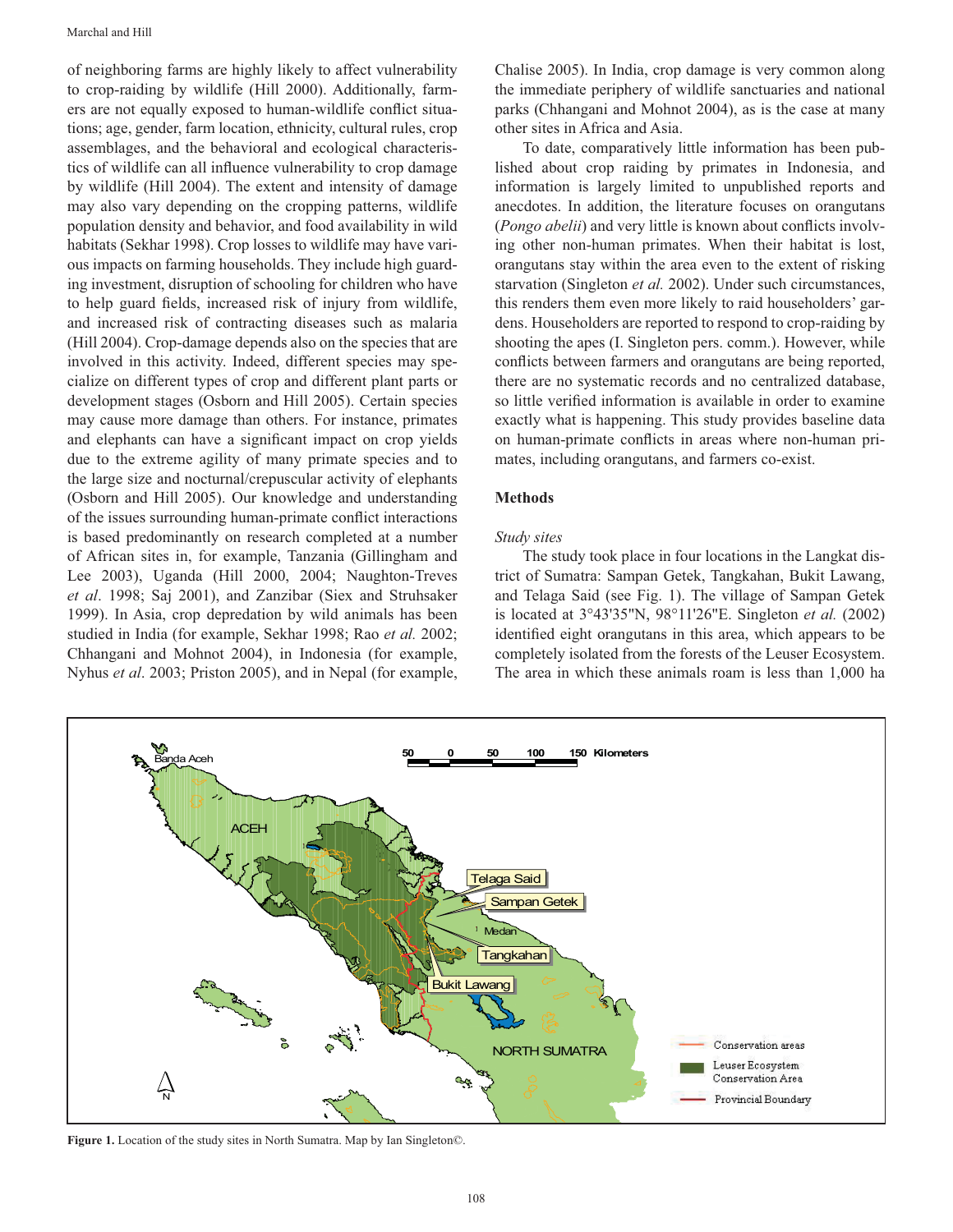and is surrounded by mature palm oil plantations. It is thought that the orangutans survive by 'hiding' in the more scrubby valleys, eating what fruits are available there and avoiding encounters with humans as much as they can (Singleton et al. 2002). Tangkahan is located in Padang Tualang sub-district, at 3°41'9"N, 98°4'31"E. The village is on the border of the Gunung Leuser National Park, but is otherwise surrounded by palm oil plantations. The village of Bukit Lawang is located in Bohorok sub-district, at 3°32'58"N, 98°7'33"E. Until 1995, Bukit Lawang was the site of an orangutan rehabilitation center that released ex-captive orangutans into the Gunung Leuser National Park. The center was closed in 1995, due mainly to new regulations governing species' reintroduction that disallowed the release of the orangutans into areas already containing existing wild populations (Orangutan Reintroduction and Protection Workshop 2001; IUCN/SSC Re-introduction Specialist Group 1995). In addition, the site has become a mass-tourism destination that is not compatible with a re-introduction programme. Nevertheless, semiwild orangutans still live in the area surrounding the center and are fed on platforms twice a day in order to give tourists an opportunity to view them (Rijksen and Meijaard 1999). In this village householders consider that orangutan raids on gardens are particularly problematic. The village of Telaga Said is located at  $3°37'47''N$ ,  $98°16'45''E$ ; an area of about 1,000 ha surrounded by palm oil plantations and completely isolated from the forests of the Gunung Leuser National Park. Orangutan habitat in this location is restricted to about 10 ha, bordered by a river on one side and by palm oil plantations on the other. Conflicts between orangutans and farmers are reported in this village, especially during the durian fruiting season.

#### Data collection

Semi-structured interviews were used to investigate the farmers' perceptions of the crop-raiding issue. The framework for interviews was adapted from Gillingham and Lee (2003)

Table 1. Framework of the semi-structured interview.

(see Table 1). The interviews were conducted in Bahasa Indonesia with the help of a local translator. These semi-structured interviews were conducted with either the household head or the household head's wife. The local population was advised of the aims of the study, how the results would be used and who was funding it, following the Oxford Brookes University Code of Practice on Ethical Standards. Each interviewee was informed that sensitive information and personal characteristics would not be included in any reports or publications, against his/her wishes (Christensen 1992). Each interview took approximately 20-30 minutes to complete, and focused on farming strategies and experiences of crop-damage by vertebrates (following Hill 1997). Notes were taken during the interview, including information about the informant's manner, number of interruptions, and physical surroundings.

#### Study sample

Ninety-eight interviews were completed between 17 May and 24 June 2005. In each site, we conducted an average of eight interviews a day. We reviewed the daily interviews every evening. The reported age of respondents ranged from 18 to 113 years, with a mean of 41.9. Two thirds of the respondents were men. The majority originated from North Sumatran ethnic groups (62% of respondents were Karo and 6% were Melayu people), others were ethnically from the islands of Java (29%) or Borneo (3%). Sixty-seven percent identified themselves as Christian and 33% as Muslim. The majority of respondents  $(61\%)$  reported that they had lived in the study site for more than 25 years (24% between 26 and 35 years and 37% for longer than 36 years).

#### Data analysis

The data collected from the interviews are presented as the percentage frequency of respondents giving each response in the case of multi-response questions. SPSS for Windows (version 11) was used to analyse all data. Weighted ranks

|     | The number of the interview, date, location (name of the village), time at which the interview was completed and the sex of the interviewee were first recorded.<br>The interviewee was then asked the following questions:                                                                                                                                                                                                                                                                                                                                                                                                                                                                                    |
|-----|----------------------------------------------------------------------------------------------------------------------------------------------------------------------------------------------------------------------------------------------------------------------------------------------------------------------------------------------------------------------------------------------------------------------------------------------------------------------------------------------------------------------------------------------------------------------------------------------------------------------------------------------------------------------------------------------------------------|
| 1.  | How old are you?                                                                                                                                                                                                                                                                                                                                                                                                                                                                                                                                                                                                                                                                                               |
| 2.  | What is your ethnicity?                                                                                                                                                                                                                                                                                                                                                                                                                                                                                                                                                                                                                                                                                        |
| 3.  | What is your religion?                                                                                                                                                                                                                                                                                                                                                                                                                                                                                                                                                                                                                                                                                         |
| 4.  | How long have you been in this village?                                                                                                                                                                                                                                                                                                                                                                                                                                                                                                                                                                                                                                                                        |
| 5.  | What is your position in the household?                                                                                                                                                                                                                                                                                                                                                                                                                                                                                                                                                                                                                                                                        |
| 6.  | How far is your garden from your home?                                                                                                                                                                                                                                                                                                                                                                                                                                                                                                                                                                                                                                                                         |
| 7.  | Which types of crops do you cultivate in your garden?                                                                                                                                                                                                                                                                                                                                                                                                                                                                                                                                                                                                                                                          |
| 8.  | Do you sell your harvest, or is it solely for household consumption?                                                                                                                                                                                                                                                                                                                                                                                                                                                                                                                                                                                                                                           |
| 9.  | Does anything limit your crop yields?<br>• Respondents who answered "yes" to this question were then asked: "Which of kind of problems limit crop yields in your gardens?" Respondents<br>were asked to rank the problems in order of importance.<br>• If respondents listed wild animals as one of the problems, they were asked "Which animals are problematic for you?" They were asked to rank the<br>four species that cause the most damage in order of importance.<br>• Respondents who reported primates as causing crop-damage were then asked: "When was the last time that a primate caused crop-damage to your<br>garden?" and "Which species of primate did you see crop raiding in your garden?" |
| 10. | Which methods do you use do protect your crops?                                                                                                                                                                                                                                                                                                                                                                                                                                                                                                                                                                                                                                                                |
| 11. | Have you ever seen/heard someone shooting/trapping a crop raider?<br>• Respondents who answered "yes" to this question were then asked: "Did this person kill the animal or injure it?"                                                                                                                                                                                                                                                                                                                                                                                                                                                                                                                        |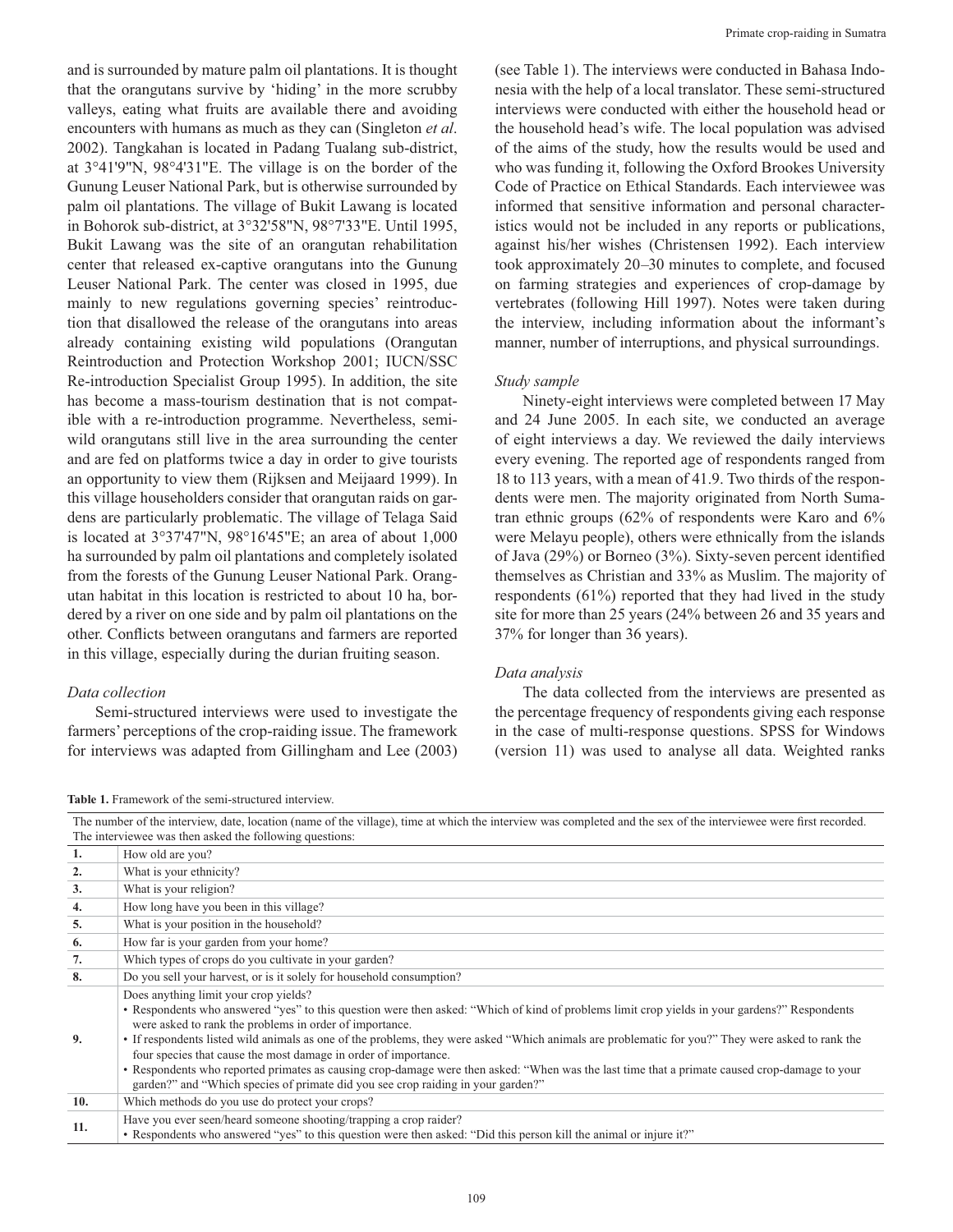were calculated from the ranks farmers assigned to different wildlife species to indicate how species compared with each other with respect to the crop damage they caused. To calculate the weighted rank, each individual rank given by the interviewees was assigned a score: rank  $1 = 1$ , rank  $2 = 2$ , rank  $3 = 3$ , and rank  $4 = 4$ , and the formula below was used to calculate weighted rank for each species.

Overall ranking = 
$$
\Sigma
$$
 (score × n)/N

n=number of respondents ranking the species N=total number of respondents in the sample

The Kendall Coefficient of Concordance was used to assess degree of concordance in farmer rankings across the four village sites (Siegel and Castellan 1988).

#### **Results**

Only 21.4% of respondents had two gardens and 3.1% had three. Most smallholders (85.7%) reported they cultivated rubber; all the farmers interviewed in Telaga Said grew this crop (Table 2). Interviewees reported planting various species of trees at the margin of their cash crop plantations (rubber and oil palm). Durian trees were grown by the majority of interviewees (62.3%). In Tangkahan, the large majority of the farmers interviewed (85.7%) were growing this crop. Approximately half the interviewees cultivated cempedak, jengkol and petai  $(55.1\%, 51.2\%$  and  $49.2\%,$  respectively). Of the 30.6% of interviewees who reported they cultivated oil palm, the largest proportion  $(48.6\%)$  was found in Tangkahan.

The number of different crops grown on each farm varied greatly (mean standard variation= $30.73$ ; n=98). The majority grown were sold in local markets, where people bought food mainly for their households (see Table 3). All the villagers interviewed were fully dependent on the proceeds of their gardens for their livelihood needs. The average area of rubber and oil palm fields was about 2 ha (1.9 ha and 2.2 ha, respectively; see Table 3). The annual incomes generated from the main cash crops (durian, rubber and oil palm) were very variable, depending on the quality of the production and the price at the local market. Nevertheless, the mean income generated by rubber plantations was reported to be about two times higher than the mean income from an oil palm plantation.

Most farmers (94.9%) reported that crop-raiding by wildlife was the single most important limit to their yields. Other reported constraints on agricultural productivity were insect pests and fungi. There is a small degree of variation in the farmers' ranking of crop raiding species across the 4 village sites but analysis using the Kendall Coefficient of Concordance indicates that there is a significant degree of concordance between farmer rankings of problem species across the four villages (W=0.556, N=8, p<0.05). Locally, primates were considered more problematic than any other wildlife species; long-tailed macaques ranked first as the most severe crop-raiding species in terms of raid frequency and economic impact, and the next four were Thomas' leaf monkey, pig-tailed macaque, Griffith's silver langur, and orangutan, respectively (see Table 4). Thomas' leaf monkeys were reported damaging fruits of 11 crop species (see Table 5). They were also reported eating the flowers of durian and petai trees (53.1% and 37% responses, respectively). Long-tailed macaques were reported to cause damage to 14 crop species (Table 6). Even though they damaged fruits crops the most often, they also damaged flowers of petai, durian and banana trees. Sumatran orangutans were reported causing damage to only six species of fruit tree (Table 6); only a small proportion of respondents claimed that they damage banana, jengkol and mango trees.

Squirrels were indicated as the most destructive to the oil palm plantations, with 76% of oil palm growers reporting

Table 2. Distribution of the most common crop species in each study site (percentage of interviewees).

| Crop species                          | <b>Sampan Getek</b><br>$(n=39)$ | Tangkahan<br>$(n=35)$ | <b>Bukit Lawang</b><br>$(n=10)$ | <b>Telaga Said</b><br>$(n=14)$ | Mean<br>$(N=98)$ |
|---------------------------------------|---------------------------------|-----------------------|---------------------------------|--------------------------------|------------------|
| Rubber (Hevea brasiliensis)           | 84.6                            | 80.1                  | 90                              | 100                            | 85.7             |
| Durian (Durio zibethinus)             | 48.8                            | 85.7                  | 60                              | 42.9                           | 62.3             |
| Cempedak (Artocarpus integer)         | 66.7                            | 34.4                  | 50                              | 85.8                           | 55.1             |
| Jengkol (Archidendron pauciflorum)    | 28.3                            | 59.9                  | 60                              | 86.2                           | 51.2             |
| Petai (Parkia speciosa)               | 48.9                            | 43.1                  | 60                              | 57.8                           | 49.2             |
| Mango (Mangifera spp.)                | 15.4                            | 51.6                  | 40                              | 36.4                           | 33.8             |
| Oil palm ( <i>Elaeis guineensis</i> ) | 23.1                            | 48.6                  | 10                              | 21.4                           | 30.6             |
| Banana (Musa spp.)                    | 12.8                            | 34.3                  | 30                              | 36.1                           | 25.6             |
| Rambutan (Nephelium lappaceum)        | 10.2                            | 34.3                  | 10                              | 64.1                           | 26.5             |
| Cocoa (Theobroma cacao)               | 10.2                            | 31.5                  | 10                              | $\overline{0}$                 | 16.3             |
| Mangosteen (Garcinia mangostana)      | 5.2                             | 2.9                   | 20                              | 14.4                           | 11.3             |
| Pineapple (Ananas spp.)               | 5.2                             | 14.4                  | 20                              | $\mathbf{0}$                   | 5.1              |
| Maize (Zea mays)                      | 2.5                             | 5.6                   | $\theta$                        | $\overline{0}$                 | 3                |
| Papaya (Carica papaya)                | $\mathbf{0}$                    | 5.6                   | $\mathbf{0}$                    | 7.7                            | 3                |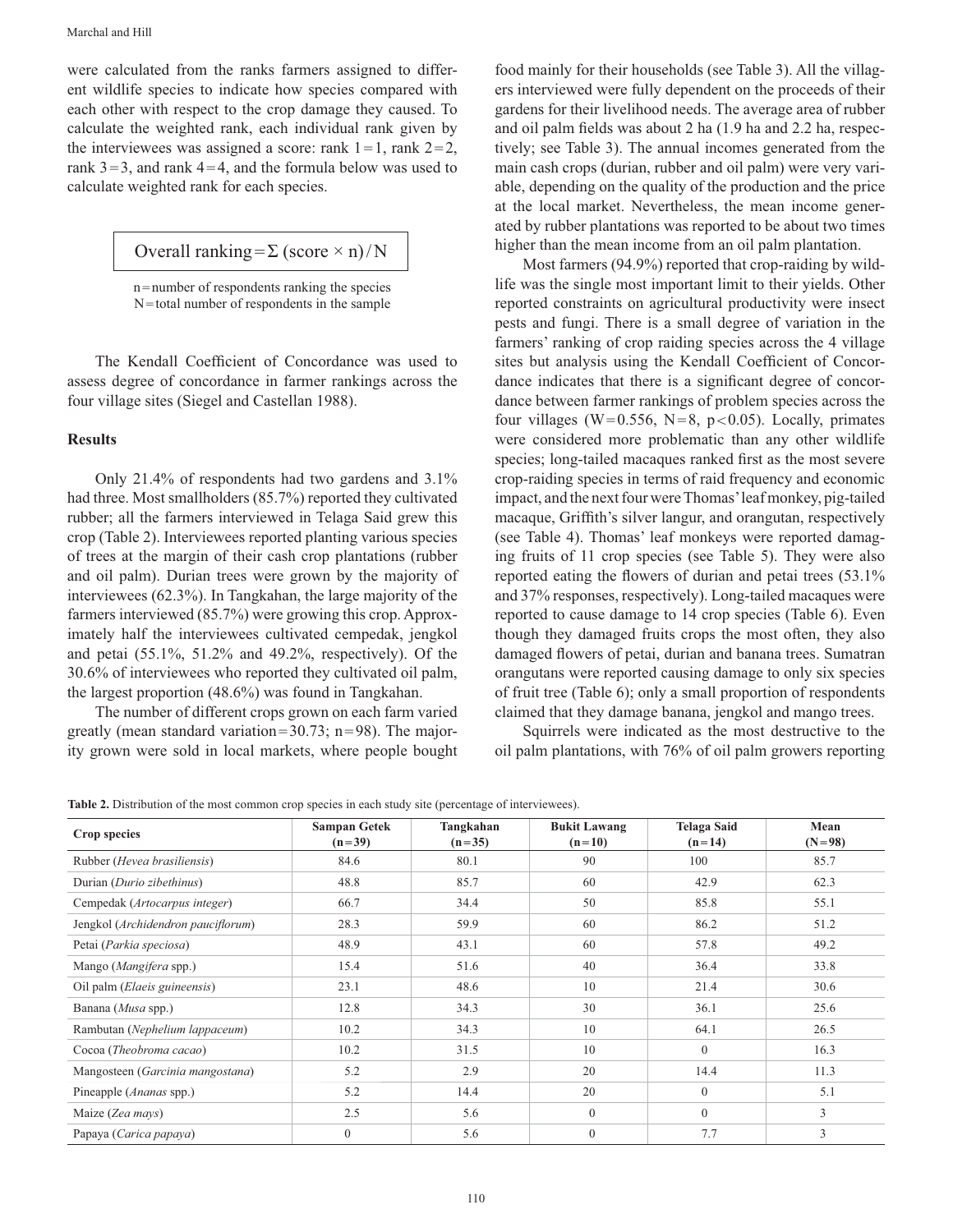Table 3. Area, number of trees grown and destination of the crops per species cultivated. The values in parentheses are the standard deviation.

|            |                |                      | Destination of crops (% responses; $N = 98$ ) |             |                  |  |  |
|------------|----------------|----------------------|-----------------------------------------------|-------------|------------------|--|--|
|            | Mean area (ha) | Mean number of trees | <b>Household consumption</b>                  | <b>Sale</b> | <b>Both</b>      |  |  |
| Banana     | N/A            | 18.4(10.3)           | 12                                            | 60          | 28               |  |  |
| Cempedak   | N/A            | 19.5(10.6)           | 16.4                                          | 78.2        | 5.5              |  |  |
| Cocoa      | N/A            | 128(90.8)            | $\theta$                                      | 100         | $\mathbf{0}$     |  |  |
| Corn       | 0.06(0.04)     | N/A                  | $\overline{0}$                                | 100         | $\boldsymbol{0}$ |  |  |
| Durian     | N/A            | 15.2(8.6)            | 7.8                                           | 89.1        | 3.1              |  |  |
| Jengkol    | N/A            | 10.1(5.6)            | 5.9                                           | 84.3        | 9.8              |  |  |
| Mango      | N/A            | 4.3(3.5)             | 41.7                                          | 41.7        | 16.7             |  |  |
| Mangosteen | N/A            | 3.9(2.6)             | 18.2                                          | 81.8        | $\mathbf{0}$     |  |  |
| Oil palm   | 2.2(0.8)       | 116.7(63.1)          | $\theta$                                      | 100         | $\mathbf{0}$     |  |  |
| Papaya     | N/A            | 6.3(3.2)             | 33.3                                          | 33.3        | 33.3             |  |  |
| Petai      | N/A            | 5.9(3.1)             | 10.9                                          | 89.1        | $\mathbf{0}$     |  |  |
| Pineapple  | N/A            | 131 (49.9)           | $\theta$                                      | 100         | $\mathbf{0}$     |  |  |
| Rambutan   | N/A            | 6.5(3.6)             | 19.2                                          | 65.4        | 15.4             |  |  |
| Rubber     | 1.9(1.1)       | 237.1 (144.9)        | $\theta$                                      | 100         | $\mathbf{0}$     |  |  |

Table 4. Wildlife species reported to damage crops at each of the four villages. In bold are the percentages of farmers reporting crop-raiding of each species (per study site and the mean for the four study sites). The values in parentheses are the rankings of the farmers for each species reported to damage crops: the first value is the farmer's overall ranking of the crop raiders; numbers after the semi-colon are the weighted ranking scores of the various species. N/A = Not assessed.

|                                                                       | Villages in which farmers lived   |           |                       |           |                                   |           |                           |           |                    |           |
|-----------------------------------------------------------------------|-----------------------------------|-----------|-----------------------|-----------|-----------------------------------|-----------|---------------------------|-----------|--------------------|-----------|
| <b>Species</b>                                                        | <b>Sampan Getek</b><br>$(n = 39)$ |           | Tangkahan<br>$(n=35)$ |           | <b>Bukit Lawang</b><br>$(n = 10)$ |           | Telaga Said<br>$(n = 14)$ |           | Mean<br>$(n = 98)$ |           |
| Civet (Viverricula spp.)                                              | $5\%$                             |           | $18.5\%$              |           | 20%                               |           | $0\%$                     |           | $10.6\%$           |           |
| Common long-tailed macaque (Macaca<br><i>fascicularis</i> )           | 85%                               | (1.64:1)  | 91%                   | (1.31; 1) | 90%                               | (1.43:1)  | 92%                       | (1.27:1)  | 88.6%              | (1.46; 1) |
| Fruit bat (Pteropodidae)                                              | $1.5\%$                           |           | 4.5%                  |           | 10%                               |           | 8%                        |           | 4.4%               |           |
| Griffith's silver langur (Trachypithecus<br>$villosus$ villosus $)$ * | 12%                               | (2.60:3)  | 9%                    | (3.33; 6) | 20%                               | (3.50:6)  | 92%                       | (2.60:5)  | $23.2\%$           | (2.65; 4) |
| Pig (Sus scrofa)                                                      | 26%                               | (3.44; 7) | 48%                   | (4.00:8)  | $0\%$                             | (N/A:7)   | 15%                       | (2.00; 2) | 29.6%              | (3.25; 6) |
| Pig-tailed macaque (Macaca nemestrina)                                | $1.5\%$                           | (N/A; 8)  | 42%                   | (2.61; 3) | 80%                               | (2.67; 4) | 42%                       | (2.39:4)  | 29.8%              | (2.48; 3) |
| Plantain squirrel (Callosciurus notatus)                              | 47%                               | (2.81; 4) | 78%                   | (2.72; 4) | 70%                               | (2.67; 4) | $100\%$                   | (3.77; 6) | 68.0%              | (3.77; 7) |
| Porcupine ( <i>Hystrix brachyura</i> )                                | 12%                               | (3.20; 6) | 18%                   | (3.20; 5) | $0\%$                             | (N/A; 7)  | $0\%$                     | (N/A ; 8) | $11.2\%$           | (N/A; 8)  |
| Sumatran elephant (Elephas maximus<br>sumatrensis)                    | $\bf{0}$                          |           | 15%                   |           | $0\%$                             |           | $0\%$                     |           | 5.3%               |           |
| Sumatran orang-utan (Pongo abelii)                                    | 58%                               | (2.85; 5) | 49%                   | (3.60; 7) | 80%                               | (2.12; 2) | 21%                       | (4.00; 7) | 51.7%              | (2.95; 5) |
| Sun bear ( <i>Helarctos malayanus</i> )                               | $0\%$                             |           | $11\%$                |           | 10%                               |           | $0\%$                     |           | $4.9\%$            |           |
| Thomas' leaf monkey ( <i>Presbytis thomasi</i> )                      | 81%                               | (1.78; 2) | 85%                   | (2.17; 2) | 90%                               | (2.50; 3) | 92%                       | (2.27; 3) | 84.9%              | (2.06; 2) |

\*sensu Brandon-Jones et al. (2004)

|                     |           |               | Thomas' leaf monkey |                            | Griffith's silver langur |               |                    |                               |  |
|---------------------|-----------|---------------|---------------------|----------------------------|--------------------------|---------------|--------------------|-------------------------------|--|
|                     | No damage | <b>Fruits</b> | Fruits+<br>flowers  | Fruits+<br>flowers+ leaves | No damage                | <b>Fruits</b> | Fruits+<br>flowers | $Fruits +$<br>flowers+ leaves |  |
| Banana $(N=25)$     | 20        | 72            | 4                   | 4                          | 72                       | 28            | $\Omega$           | $\Omega$                      |  |
| Cempedak $(N=55)$   | 27.3      | 69.1          | $\mathbf{0}$        | 3.6                        | 78.2                     | 21.8          | $\theta$           | $\Omega$                      |  |
| Cocoa ( $N=17$ )    | 88.2      | 11.8          | $\mathbf{0}$        | $\theta$                   | 100                      | $\theta$      | $\theta$           | $\theta$                      |  |
| Corn $(N=3)$        | 66.7      | 33.3          | $\theta$            | $\theta$                   | 66.7                     | 33.3          | $\Omega$           | $\theta$                      |  |
| Durian $(N=64)$     | 32.8      | 7.8           | 53.1                | 6.3                        | 90.6                     | 1.6           | 7.8                | $\mathbf{0}$                  |  |
| Jengkol $(N=51)$    | 37.3      | 54.9          | 2                   | 5.9                        | 78.4                     | 19.6          | $\Omega$           | $\overline{2}$                |  |
| Mango $(N=36)$      | 47.2      | 44.4          | 2.8                 | 5.6                        | 88.9                     | 8.3           | $\mathbf{0}$       | 2.8                           |  |
| Mangosteen $(N=11)$ | 72.7      | 27.3          | $\mathbf{0}$        | $\theta$                   | 90.9                     | 9.1           | $\theta$           | $\theta$                      |  |
| Papaya $(N=3)$      | 66.7      | 33.3          | $\mathbf{0}$        | $\theta$                   | 66.7                     | 33.3          | $\theta$           | $\theta$                      |  |
| Petai $(N=46)$      | 30.4      | 26.1          | 37                  | 6.5                        | 78.3                     | 13            | 8.7                | $\Omega$                      |  |
| Pineapple $(N=5)$   | 100       | $\theta$      | $\Omega$            | $\theta$                   | 100                      | $\Omega$      | $\theta$           | $\theta$                      |  |
| Rambutan $(N=26)$   | 38.5      | 57.7          | $\mathbf{0}$        | 3.8                        | 76.9                     | 23.1          | $\mathbf{0}$       | $\mathbf{0}$                  |  |

Table 5. Damage caused by the Thomas' leaf monkey and the Griffith's silver langur to each fruit tree species.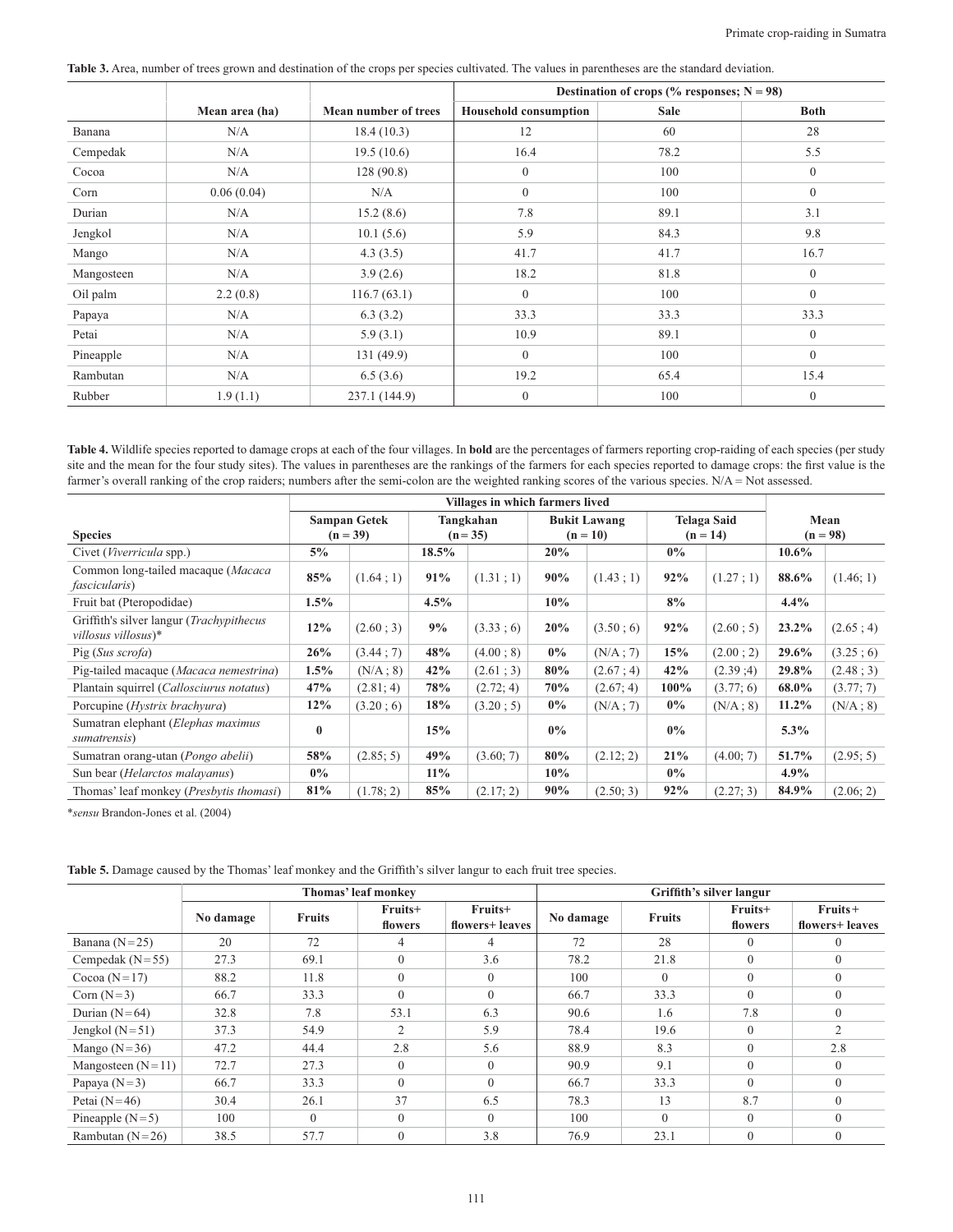that they attacked the fruits. Almost 45% of crop growers reported that long-tailed macaques raided the fruits. Pigs, porcupines and elephants were reported damaging the roots of the oil palm trees. About 64% of rubber growers claimed that Thomas' leaf monkeys damaged the leaves. According to 8.3% of the growers, orangutans were responsible for damage to the bark of the rubber trees.

Most tree crops are reported to be most vulnerable to damage by wildlife during their annual fruiting season (for example, durian, mango, cempedak; see Table 7). However, some crops (rubber, oil palm, banana, cocoa, coconut, papaya, pineapple) were reportedly damaged throughout the year. All farmers said that primates and squirrels were diurnal crop raiders. The other vertebrates (pigs, porcupines and elephants) were nocturnal crop raiders.

Seventeen crop protection techniques were reported being used to respond to crop-raiding by wildlife (see Table 8). About half of the farmers interviewed reported that they shouted to prevent crop raiding. Shouting was the most commonly used protection in Sampan Getek, Tangkahan and Bukit Lawang (respectively 41%, 66% and 50%). In Telaga Said, the percentage of farmers using guns to injure or kill wildlife was higher than in the other villages (57.1% in Telaga Said, 2.6% in Sampan Getek, 8.6% in Tangkahan and 10% in Bukit Lawang).

Thirty-nine percent of interviewees claimed that they had never done any harm to a primate, and that they had never seen others doing so either (Table 9). More interviewees reported the occurrence of farmers killing primates in Telaga Said than in other locations, and they were mostly long-tailed macaques.

## **Discussion**

Crop losses due to excess rainfall or lack of fertilizer and pesticide, though a common claim in developing countries (Rao et al. 2002), were not mentioned by the farmers interviewed. The survey data presented here revealed that villagers consider wildlife crop-damage as the most significant limitation to their agricultural production. Some fruit trees were reported damaged every month (for example, banana and papaya trees) because they have no definite fruiting season (Soemarwoto et al. 1985). However, most cultivated fruit tree species (cempedak, jengkol, durian and petai trees) were reported to be most vulnerable during the peak of fruiting (May to August). As a result, it is highly likely that conflicts were exacerbated during those four months. Data collection occurred during this time, and the probability that the incidence of crop-raiding was just then particularly high may have influenced the perceptions and responses of the interviewees. Damage to the two main cash crops (oil palm and rubber) was reported to be a problem year round; a situation which makes the control of damage by wildlife on those two species even more difficult.

Fruits were the plant parts most often reported damaged by primates. However, although primates caused damage to the fruits and leaves of rubber trees, farmers did not perceive this as a problem because it does not affect latex production, which is all they exploit. Squirrels raid fruits of all the crop species, but according to the interviewees, squirrels are less of a problem because they eat much less than the primates. A similar situation was reported from Uganda by Saj et al. (2001). Another important aspect that may influence people's perceptions is the size of the animal. Bell (1984), for example, found that larger animals attracted greater attention from the farmers because farmers assume that small animals eat fewer fruits and therefore cause less damage than do the larger species. Small species, however, usually have a larger population (for example, insect pests) and consequently can cause significant damage when they raid gardens.

Damage to oil palm fruits was mainly attributed to squirrels and long-tailed macaques. Only a small proportion of oil palm growers complained about the other primate species; a situation which is surprising when compared with the oil palm raiding issue in Malaysia. Indeed, orangutan raids in oil palm plantations are commonplace in the lower Kinabatagan, Malaysia (Brown and Jacobson 2005). Nevertheless, it seems that orangutans do not like oil palm fruits and they raid plantations only when there is little alternative (M. Ancrenaz pers. comm. 2005). In Sabah, there are a number of places where

|                       | Long-tailed macaque      |               |                    | Pig-tailed macaque       |               |                    | Sumatran orangutan       |               |              |                 |                |
|-----------------------|--------------------------|---------------|--------------------|--------------------------|---------------|--------------------|--------------------------|---------------|--------------|-----------------|----------------|
| Crop species          | N <sub>0</sub><br>damage | <b>Fruits</b> | Fruits+<br>flowers | N <sub>0</sub><br>damage | <b>Fruits</b> | Fruits+<br>flowers | N <sub>0</sub><br>damage | <b>Fruits</b> | <b>Bark</b>  | Fruits+<br>bark | <b>Nest</b>    |
| Banana ( $n = 25$ )   | 28                       | 64            | 8                  | 84                       | 16            | $\Omega$           | 92                       | 8             | $\theta$     | $\theta$        | $\theta$       |
| Cempedak ( $n = 55$ ) | 25.5                     | 74.5          | $\theta$           | 85.5                     | 14.5          | $\Omega$           | 67.3                     | 16.4          | 7.3          | 9.1             | $\Omega$       |
| Cocoa (n = 17)        | 52.9                     | 47.1          | $\theta$           | 94.1                     | 5.9           | $\Omega$           | 100                      | $\mathbf{0}$  | $\mathbf{0}$ | $\mathbf{0}$    | $\mathbf{0}$   |
| Corn $(n = 3)$        | $\Omega$                 | 100           | $\theta$           | 66.7                     | 33.3          | $\Omega$           | 100                      | $\theta$      | $\theta$     | $\theta$        | $\Omega$       |
| Durian $(n = 64)$     | 34.4                     | 53.1          | 9.4                | 81.3                     | 17.2          | 1.6                | 39.1                     | 34.4          | $\theta$     | 10.9            | 15.6           |
| Jengkol ( $n = 51$ )  | 21.6                     | 78.4          | $\theta$           | 78.4                     | 21.6          | $\Omega$           | 84.3                     | 9.8           | 2            | 3.9             | $\theta$       |
| Mango $(n = 36)$      | 22.2                     | 77.8          | $\mathbf{0}$       | 83.3                     | 16.7          | $\Omega$           | 97.2                     | 2.8           | $\mathbf{0}$ | $\mathbf{0}$    | $\overline{0}$ |
| Mangosteen $(n = 11)$ | 27.3                     | 72.7          | $\theta$           | 72.7                     | 27.3          | $\Omega$           | 100                      | $\theta$      | $\theta$     | $\theta$        | $\Omega$       |
| Papaya $(n = 3)$      | 33.3                     | 66.7          | $\Omega$           | $\Omega$                 | 100           | $\Omega$           | 100                      | $\Omega$      | $\theta$     | $\theta$        | $\Omega$       |
| Petai $(n = 46)$      | 32.6                     | 52.2          | 15.2               | 80.4                     | 17.4          | 2.2                | 69.6                     | 30.4          | $\theta$     | $\theta$        | $\Omega$       |
| Pineapple $(n = 5)$   | 40                       | 60            | $\theta$           | 80                       | 20            | 0                  | 100                      | $\theta$      | $\theta$     | $\theta$        | $\Omega$       |

Table 6. Damage caused by the long-tailed macaque, the pig-tailed macaque and the Sumatran orangutan to each fruit tree species.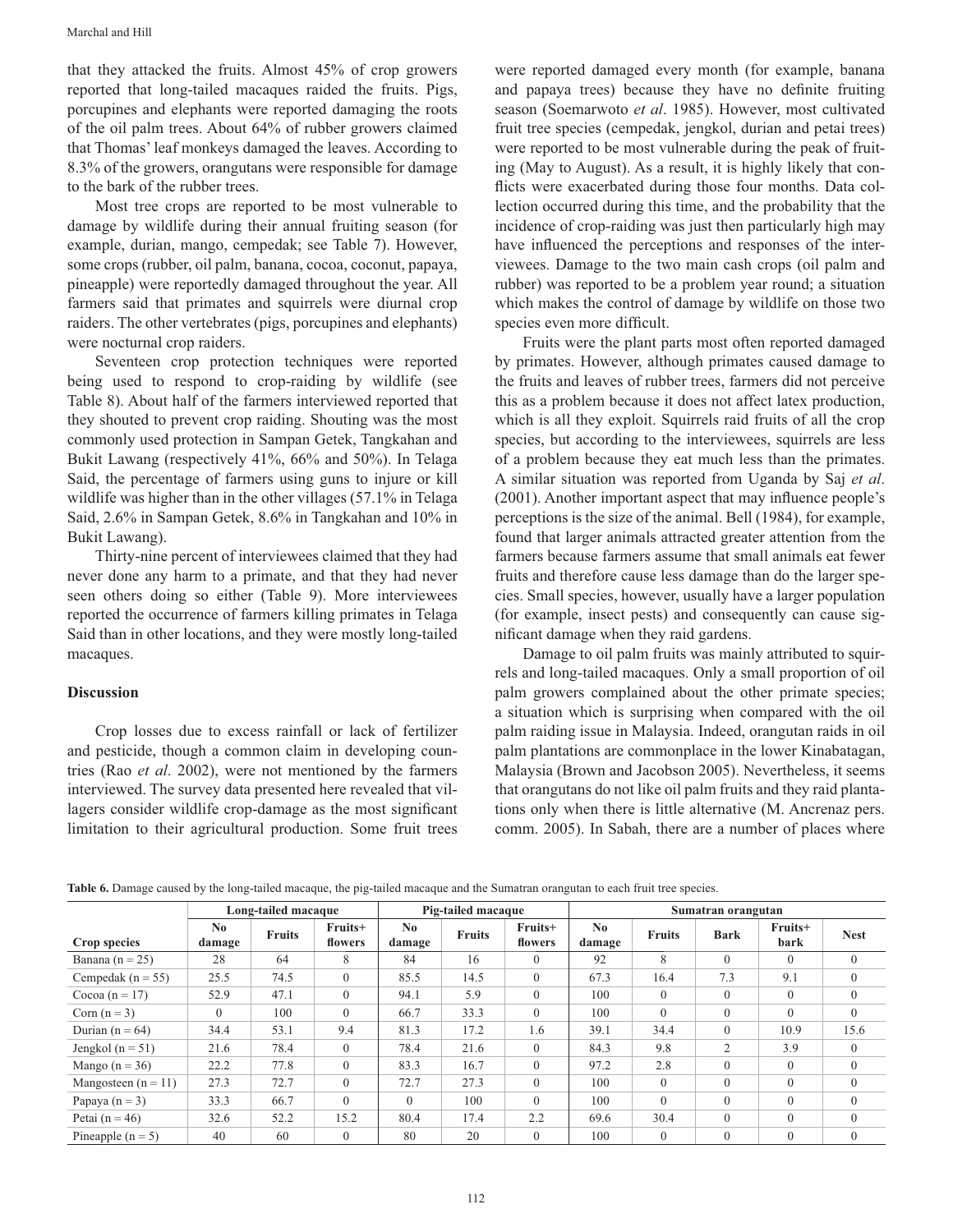small forest patches have been surrounded by oil palms and then further encroached upon. Any orangutans remaining in these isolated patches are often crowded together and forced to eat oil palms to survive. In Sumatra to date, there are few or no reports of orangutans eating palm oil, although that is not to say that they never do, nor that it will not happen in the future as more and more of their forest is lost (I. Singleton pers. comm. 2005). Damage to the bark caused by pigs, porcupines and elephants does not have a direct impact on the oil palm fruit harvests, but if severe it may kill the palm. These three nocturnal species (pig, porcupine, elephant) should also, therefore, be considered as of some threat to oil palms.

Table 7. Months when crops are the most vulnerable.

Animal species targeted by

Primate; squirrel

Primate

Primate

Primate

Primate

| <b>Crop species</b> | Month                                                |
|---------------------|------------------------------------------------------|
| Banana              | Every month (depending on when the tree was planted) |
| Cempedak            | May-August                                           |
| Cocoa               | Every month                                          |
| Coconut             | Every month                                          |
| Corn                | Depends on when the tree was planted                 |
| Durian              | July–August                                          |
| Jengkol             | February, June-July                                  |
| Kemiri              | February                                             |
| Lemon               | March, May, September                                |
| Mango               | April-May                                            |
| Mangosteen          | July–August                                          |
| Oil palm            | Every month                                          |
| Orange              | March, June, December                                |
| Papaya              | Every month                                          |
| Petai               | February, June-July                                  |
| Pineapple           | Every month                                          |
| Rambutan            | August, October                                      |
| Rubber              | Every month                                          |

The long-tailed macaque was considered to be the most destructive crop-raiding species in all the four villages. It was reported raiding fruits of all crop species grown. The reasons why it is such a successful pest are probably its omnivorous diet and its behavioral adaptability to changing habitat (Aldrich-Blake 1980; Altmann and Muruthi 1988).

Thomas' leaf monkey was most often perceived as the second most destructive crop-raiding species. It was reported to damage fruits at all stages of maturation, and also flowers and leaves, and is therefore believed to damage crops year round. A small number of farmers complained about the Sumatran orangutan, citing especially damage to cempedak, durian and petai yields. Contrary to what we expected, less than half of the durian growers reported damage to their crops from orangutans. They did complain, however, that the damage was always considerable because of the orangutan's large size.

Active deterrence methods to guard crops against diurnal crop-raiding species were used by a majority of the farmers. Guarding oil palm and rubber plantations by night would perhaps contribute to the reduction in the damage caused by pigs, porcupines, deer and elephants. However, guarding fields results in increased risks of being injured by wild animals or contracting malaria (Hill 2004), and is very time consuming. Alternatively farmers can cooperate in a system of rotating "guard duty" (Osborn and Parker 2003), which would help reduce costs to individuals. In the longer term, conserving large blocks of forest and reducing forest-edge habitat should be a management priority (Naughton-Treves et al. 1998). Unfortunately, current trends in encroachment and fragmentation tend to make forest boundaries much longer than would be preferable. In Tangkahan, where some farmers own fields along the edge of the Gunung Leuser National Park, the

**Bukit Lawang** 

30

 $20$ 

 $\boldsymbol{0}$ 

10

 $\mathbf{0}$ 

**Telaga Said** 

21.4

 $7.1$ 

14.3

57 1

14.2

Mean

 $(n=98)$ 

5.6  $5.1$  $5.1$  $3.1$  $\overline{\mathcal{E}}$  $2.1$  $\mathbf{1}$  $3<sub>1</sub>$  $\mathbf{1}$ 

6.1 46.9

 $31$ 

13.2

18.4

 $133$ 

 $41$ 

|                                  |                     | $(n=35)$ | $(n=10)$ | $(n=14)$ |  |
|----------------------------------|---------------------|----------|----------|----------|--|
| Passive deterrence methods       |                     |          |          |          |  |
| • Using scarecrow                | 7.7                 | 2.9      | $\theta$ | 14.2     |  |
| • Making fires                   | 7.7                 | 5.7      | $\Omega$ | $\Omega$ |  |
| • Putting metal around trees     | 2.6                 | 5.7      | 20       | $\Omega$ |  |
| • Suspending cans                | 2.6                 | 5.7      | $\theta$ | $\theta$ |  |
| • Hiding fruits                  | 5.1                 | 2.9      | $\theta$ | $\Omega$ |  |
| • Spreading tar on the bark      | 2.6                 | 2.9      | $\theta$ | $\theta$ |  |
| • Spreading sulphur around trees | $\Omega$            | $\Omega$ | $\theta$ | 7.1      |  |
| $\blacksquare$ Fencing           | 7.7                 | $\Omega$ | $\Omega$ | $\Omega$ |  |
| • Cutting neighbouring trees     | $\mathbf{0}$        | 0        | 10       | $\Omega$ |  |
| Active deterrence methods that   |                     |          |          |          |  |
| do not cause harm to wildlife    |                     |          |          |          |  |
| • Guarding                       | 10.3                | 5.7      | $\theta$ | $\theta$ |  |
| • Shouting                       | 41                  | 65.7     | 50       | 14.3     |  |
|                                  | т готествон препомз | $(n=39)$ |          |          |  |

**Sampan Getek** 

Tangkahan

25.7

11.4

37.1

8.6

2.9

Table 8. Percentage of farmers reporting which method they use to prevent crop damage.

· Throwing stones/wood

• Using guns as warning

• Chasing with dogs

• Shooting

• Trapping

Active deterrence methods that can injure/kill wildlife

**Protection methods** 

39.5

15.4

7.7

 $2.6$ 

2.6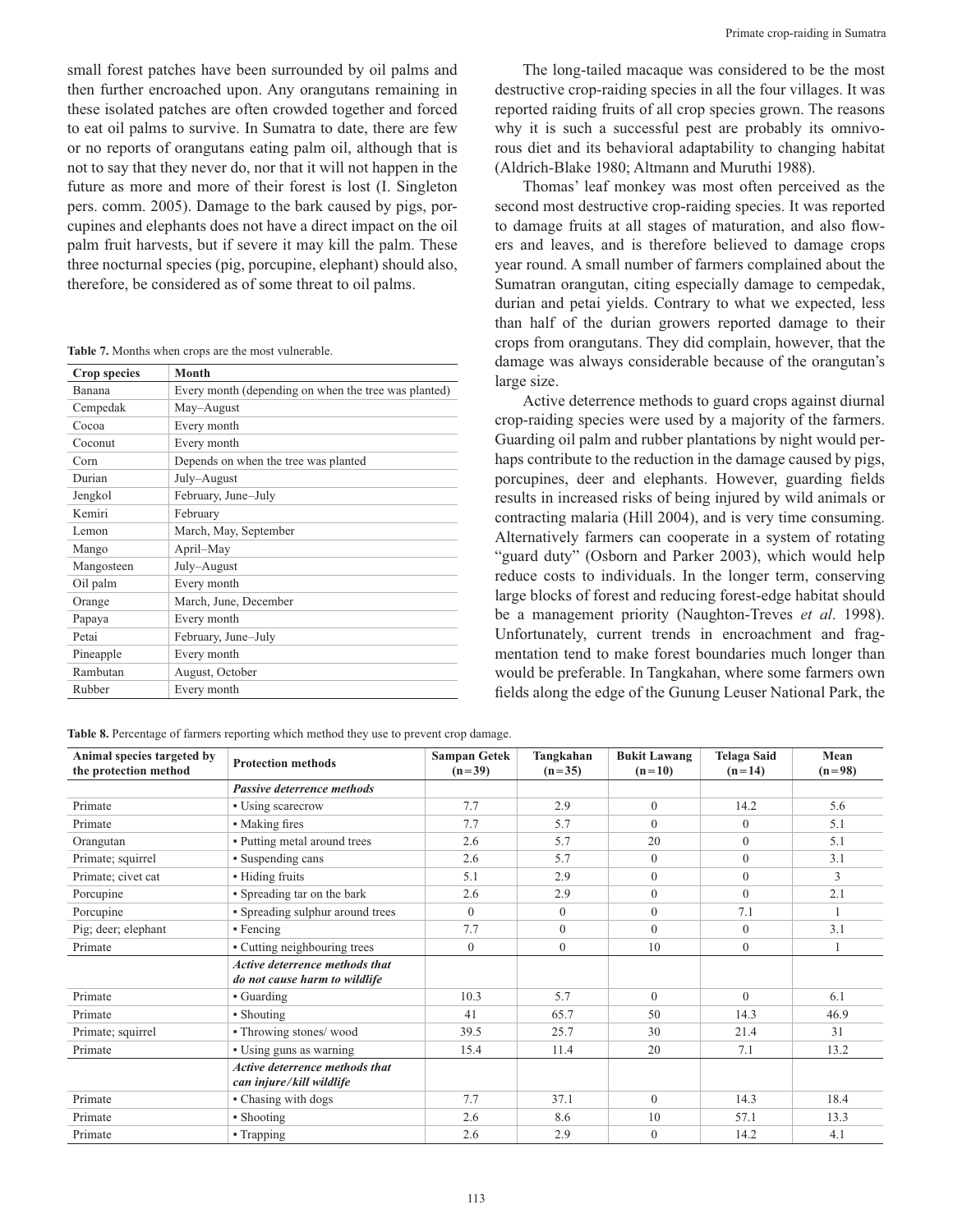|                                                           | <b>Sampan Getek</b> | Tangkahan  | <b>Bukit Lawang</b> | <b>Telaga Said</b> | Mean       |
|-----------------------------------------------------------|---------------------|------------|---------------------|--------------------|------------|
|                                                           | $(n = 39)$          | $(n = 35)$ | $(n = 10)$          | $(n = 14)$         | $(n = 98)$ |
| Never seen/done anything                                  | 71.8                | 28.3       |                     |                    | 39.1       |
| Saw someone killing a LTM* to eat it                      | 5.1                 | 11.2       | $\Omega$            | $\Omega$           | 6.0        |
| Saw someone killing a TLM* to eat it                      | $\Omega$            | 5.7        | $\Omega$            | 14.3               | 4.1        |
| Saw someone killing a LTM* and discarding the carcass     | 2.6                 | 2.9        | $\theta$            |                    | 2.1        |
| Saw someone injuring a LTM*                               | 2.6                 | 5.7        | $\Omega$            | $\Omega$           | 3.1        |
| Saw someone catching a LTM* to keep it as pet             | 8.1                 | 14.3       |                     | $\Omega$           | 8.4        |
| Saw someone catching a TLM* to keep it as pet             | 2.6                 | 5.7        | $\Omega$            | $\Omega$           | 3.1        |
| Saw someone catching a PTM* to keep it as pet             | 2.6                 | $\Omega$   | $\theta$            |                    | 1.0        |
| Saw someone catching an OU <sup>*</sup> to keep it as pet | 2.6                 | 2.9        | $\theta$            | $\Omega$           | 2.1        |
| Killed a LTM <sup>*</sup> and discarded the carcass       | $\Omega$            | $\Omega$   | $\Omega$            | 35.8               | 5.1        |
| Killed a TLM* and discarded the carcass                   |                     | $\theta$   |                     | 14.3               | 2.1        |
| Killed a GSL <sup>*</sup> and discarded the carcass       | $\Omega$            | $\theta$   | $\theta$            | 21.4               | 3.1        |
| Killed an OU <sup>*</sup> and discarded the carcass       | $\Omega$            | $\Omega$   |                     | $\Omega$           | 0.1        |
| Injured an OU*                                            | $\Omega$            | 2.9        |                     | 7.1                | 2.1        |
| Caught a $LTM^*$ and kept it as a pet                     |                     | 8.9        | $\Omega$            | 7.1                | 4.2        |

Table 9. Percentage of interviewees reporting the occurrence of farmers harming primates at each study site (\* LTM = long-tailed macaque; PTM = pig-tailed macaque; TLM = Thomas' leaf monkey; GSL = Griffith's silver langur; OU = orangutan).

creation of a non-agricultural buffer zone might not be possible. Consequently, a monoculture of unattractive crops (for example tea or coffee; Naughton-Treves et al. 1998) might act as a buffer to discourage primate crop-raiding. Alternative buffer crops could also be medicinal plants not raided by wildlife (Rao et al. 2002). Deliberate preservation of wild food species (for example Ficus spp.) could also reduce primate crop-raiding in some seasons (Naughton-Treves et al. 1998). In all circumstances, highly palatable crops should not be cultivated on the edge of primate habitat (Naughton-Treves et al. 1998). However, some crop species (for example, rambutan, cempedak and cocoa) thrive in conditions that mimic their natural habitat, i.e., in the cool and shady understorey of the rainforest (Cobley 1976; Rice et al. 1991). Young durian trees also must be shaded. Yaacob and Subhadrabadhu (1995) recommended (i) inter-planting durian trees with banana or papaya trees to provide shade and (ii) not cultivating durian in the forest.

Many farmers considered that shooting or trapping primates was the most successful preventative measure, although shooting them was not the most commonly reported method used except in Telaga Said. Islam forbids the consumption of primate meat, but Muslim farmers in Telaga Said reported killing primates and then either discarding the carcass or giving it to Christian neighbours. The small number of farmers using guns in Tangkahan and Bukit Lawang may be attributed to the proximity of the Gunung Leuser National Park and the presence of wildlife tourism facilities. In Tangkahan, the village community agreed in 2001 to turn the site into an environmentally-oriented tourist destination (Jakarta Post 2003). The Gunung Leuser National Park Office entrusted local people in a small concession area within the Park with the management of ecotourism, and local youths were trained as tourist guides (Jakarta Post 2003). The direct involvement of the local community in ecotourism may prevent the use of guns as a protection method at this particular site. In Sampan Getek, surveys of orangutans have been done since late 2001 (Singleton et al.

2002a), and it is possible that the occasional presence of biologists and conservationists in this area might be preventing the use of guns as a preventative measure against primates. The figures presented here about primate shooting are probably not, however, a true picture of the exact frequency of gun use. Interviewees may have considered that confessing to using guns would get them into trouble because they were aware that some primates are officially protected.

The large proportion of interviewees reporting they had never harmed or seen another individual harming primates may reflect a fear of being punished for such acts. Consequently it is very possible that farmers under-reported the incidence of using lethal methods to deter wildlife from damaging their crops. Only a small proportion of farmers complained about the Sumatran orang-utan, but conservationists should be vigilant. Given the Critically Endangered status of the Sumatran orangutan, one might suggest relocating problem animals. However, this procedure is very expensive and risky, and is not guaranteed to be successful (Singleton et al. 2002a). We suggest that orangutans should be removed only in extreme cases, after detailed study, and only if suitable alternative habitat is available elsewhere. However, it is important to be aware that eradication of all crop-raiding primates from an area, though perceived by farmers as the most effective protection method, is usually only a short-term solution, as other primate groups may quickly invade the newly available home range (Strum 1987; Osborn and Hill 2005).

#### **Conclusion**

Wild vertebrates, and especially primates, were believed to inflict substantial losses on crops in the four villages surveyed. The perceived impacts of primate crop-damage on local people are of great importance for conservationists, because if local people attach a negative value to wildlife they will not support its continued existence in the region (Gillingham and Lee 2003; Hill 2004). Primates are considered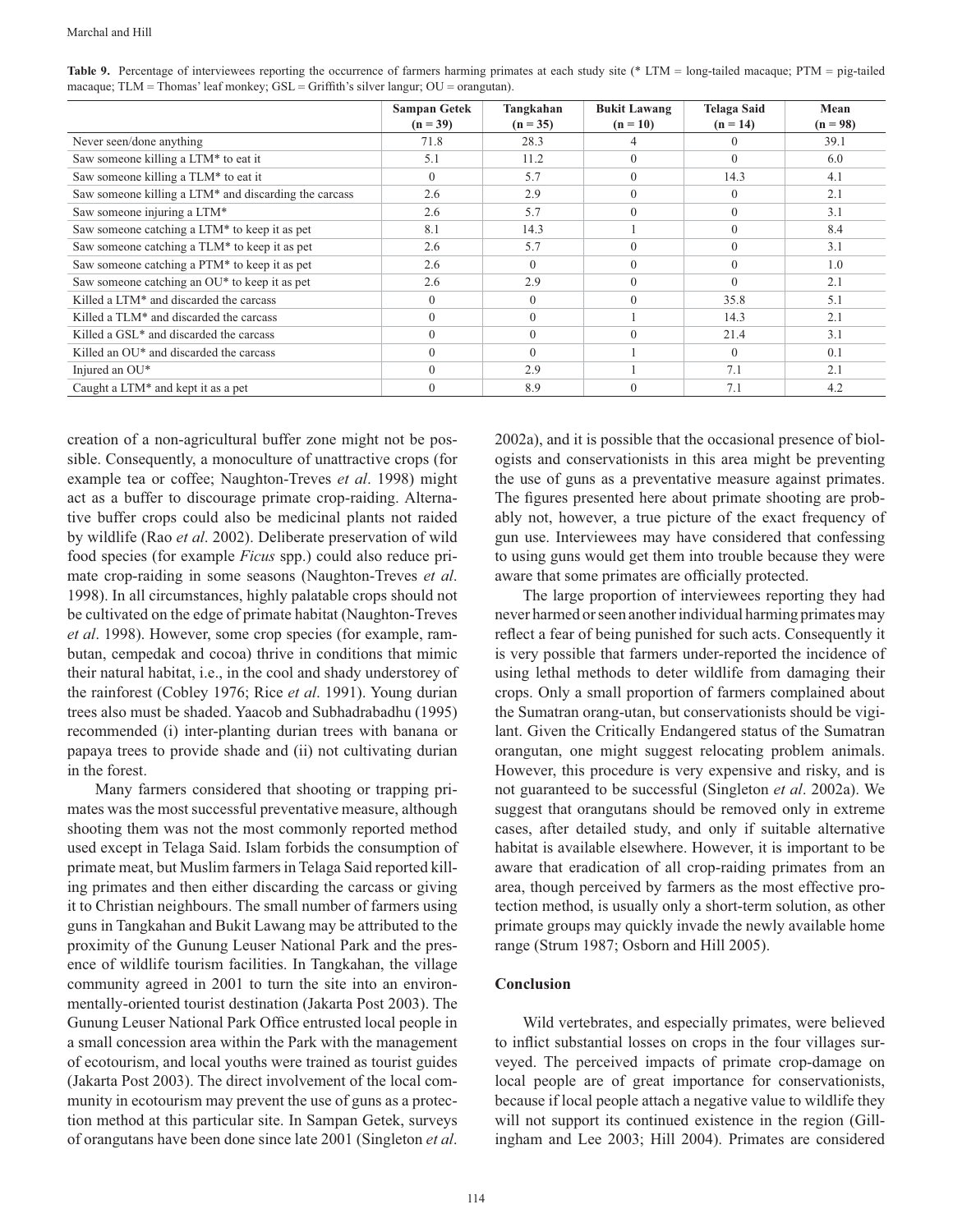to be particularly successful crop-raiders because they can cross fences with ease (Newmark et al. 1994; Hill 2002) and often wait for the farmers to leave before raiding their gardens (Kavanagh 1980). As a result, farmers may be only marginally successful in preventing their crop-damage (Saj et al. 2001). An immediate concern, therefore, is the development of effective, non-lethal, humane methods to mitigate humanprimate conflict.

The study presented here provides a snapshot of the primate crop-raiding issue in four villages of North Sumatra. More extensive fieldwork is needed to examine more fully some of the issues we have outlined, and could contribute to the creation of a centralized database on the human-wildlife conflict issue in North Sumatra. There is a need for further studies to cover a much larger area. Successful measures to protect primates using agricultural areas in Indonesia will be a central issue as increasing amounts of the remaining natural forests are put under cultivation. Lowland wildlife species are likely to be even more at risk than other animals because they live on the edge of the remaining forest; exactly where local people live.

### **Acknowledgments**

We thank the Primate Society of Great Britain, the French Primate Society and the Credit Agricole Bank for funding the research. Our gratitude extends to Graham Wallace, Oxford Brookes University, for his comments on an earlier draft. We are also grateful to the staff of the Sumatran Orangutan Conservation Program/YEL/PanEco in Indonesia. Our special thanks to Ian Singleton (Sumatran Orangutan Conservation Programme) who provided knowledge, advice and support throughout this research.

# **Literature cited**

- Aldrich-Blake, F. 1980. Long-tailed macaques. In: Malayan Forest Primates, D. J. Chivers (ed.), pp.147–165. Plenum Press, London.
- Altmann, J. and P. Muruthi. 1988. Difference in daily life between semi-provisioned and wild-feeding baboons. Am. J. Primatol. 13: 213-221.
- Brown, E. and M. Jacobson. 2005. Cruel Oil: How Palm Oil Harms Health, Rainforest and Wildlife. Centre for Science in the Public Interest, Washington, DC.
- Chalise, M. K. and R. L. Johnson. 2005. Farmer attitudes toward the conservation of "pest" monkeys: the view from Nepal. In: Commensalism and Conflict: The Human-Primate Interface, J. D. Paterson and J. Wallis (eds.), pp. 223–239. American Society of Primatologists, Oklahoma.
- Chhangani, A. K. and S. M. Mohnot. 2004. Crop raid by Hanuman langur Semnopithecus entellus in and around Aravalis (India) and its management. Primate Report  $(69): 35 - 47.$
- Christensen, G. 1992. Sensitive information: collecting data on livestock and informal credit. In: Fieldwork in Developing Countries, S. Devereux and J. Hoddinott (eds.), pp.124-137. Harvester Wheatsheaf, New York.
- Cobley, L. S. 1976. An Introduction to the Botany of Tropical Crops. Longman Group Limited, London.
- Conover, M. (ed.). 2002. Resolving Human-Wildlife Conflicts: The Science of Wildlife Damage Management. Lewis Publishers, Boca Raton.
- Gérard, F. and F. Ruf (eds.). 2001. Agriculture in crisis: People, Commodities and Natural Resources in Indonesia, 1996-2000. Cirad, Montpellier.
- Gillingham, S. and P. Lee. 2003. People and protected areas: a study of local perceptions of wildlife crop-damage conflict in an area bordering the Selous Game Reserve, Tanzania. Oryx 37: 316-325.
- Heang, K. and L. Boo Liat. 1998. Studies to determine the effects of logging and conversion of primary forest to tree crop plantations on herpetofauna diversity in Peninsular Malaysia. In: Conservation, Management, and Development of Forest Resources Proceedings of the Malaysia-United Kingdom Program Workshop October 1996, S. S. Lee, Y. M. Dan, I. Gauld and J. Bishop (eds.). Forest Research Institute Malaysia.
- Hill, C. 1997. Crop-raiding by wild vertebrates: the farmer's perspective in an agricultural community in western Uganda. Int. J. Pest Manag. 43: 77-84.
- Hill, C. 2000. Conflict of interest between people and baboons: crop raiding in Uganda. Int. J. Primatol. 21: 299-315.
- Hill, C. 2002. Primate conservation and local communities. Ethical issues and debates. Am. Anthropol. 104: 1184–1194.
- Hill, C. 2004. Farmers' perspectives of conflict at the wildlifeagriculture boundary: some lessons learned from African subsistence farmers. Hum. Dimen. Wildl. 9: 279-286.
- Kavanagh, M. 1980. Invasion of the forest by an African savannah monkey: behavioural adaptations. Behaviour 73: 238-260.
- Kinnaird, M., Sanderson, E., O'Brien, T., Wibisono, H. and G. Woolmer. 2003. Deforestation trends in a tropical landscape and implications for endangered large mammals. Conserv. Biol. 17: 245-257.
- Knight, J. 2001. Introduction. In: Natural Enemies: People-Wildlife Conflicts in Anthropological Perspective, J. Knight (ed.), pp.1-35. Routledge, London.
- Laidlaw, R. 1998. A comparison between populations of primates, squirrels, tree shrews, and other mammals inhabiting virgin, logged, fragmented, and plantations in Malaysia. In: Conservation, Management, and Development of Forest Resources. Proceedings of the Malaysia-United Kingdom Program Workshop October 1996, S. S. Lee, Y. M. Dan, I. Gauld and J. Bishop (eds.). Forest Research Institute Malaysia.
- Naughton-Treves, L., A. Treves, C. Chapman and R. Wrangham. 1998. Temporal patterns of crop-raiding by primates: linking food availability in croplands and adjacent forest. J. Appl. Ecol. 35: 596-606.